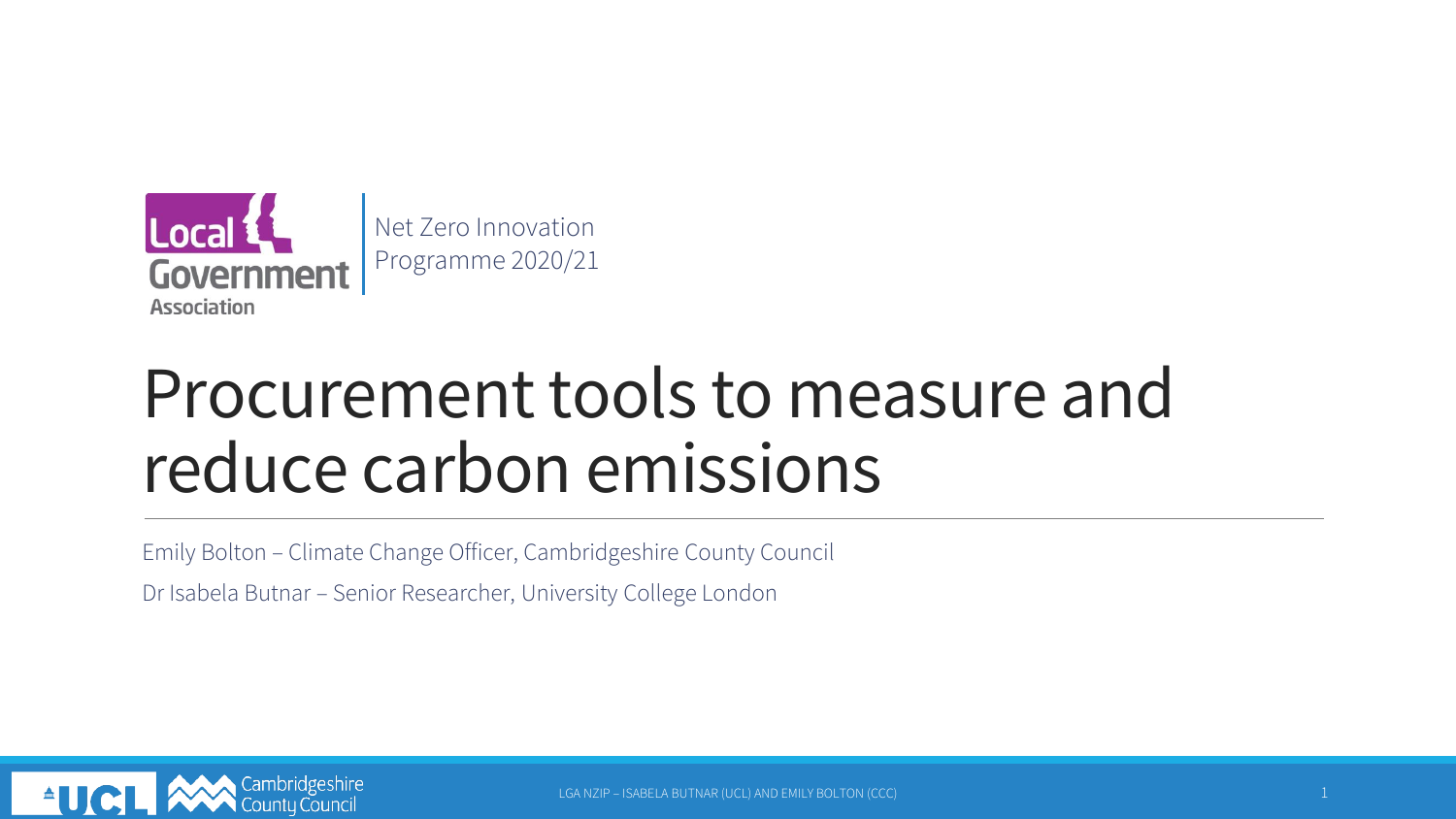## The Challenge: Cambridgeshire CC scope 3 emissions by 50.4% by 2030

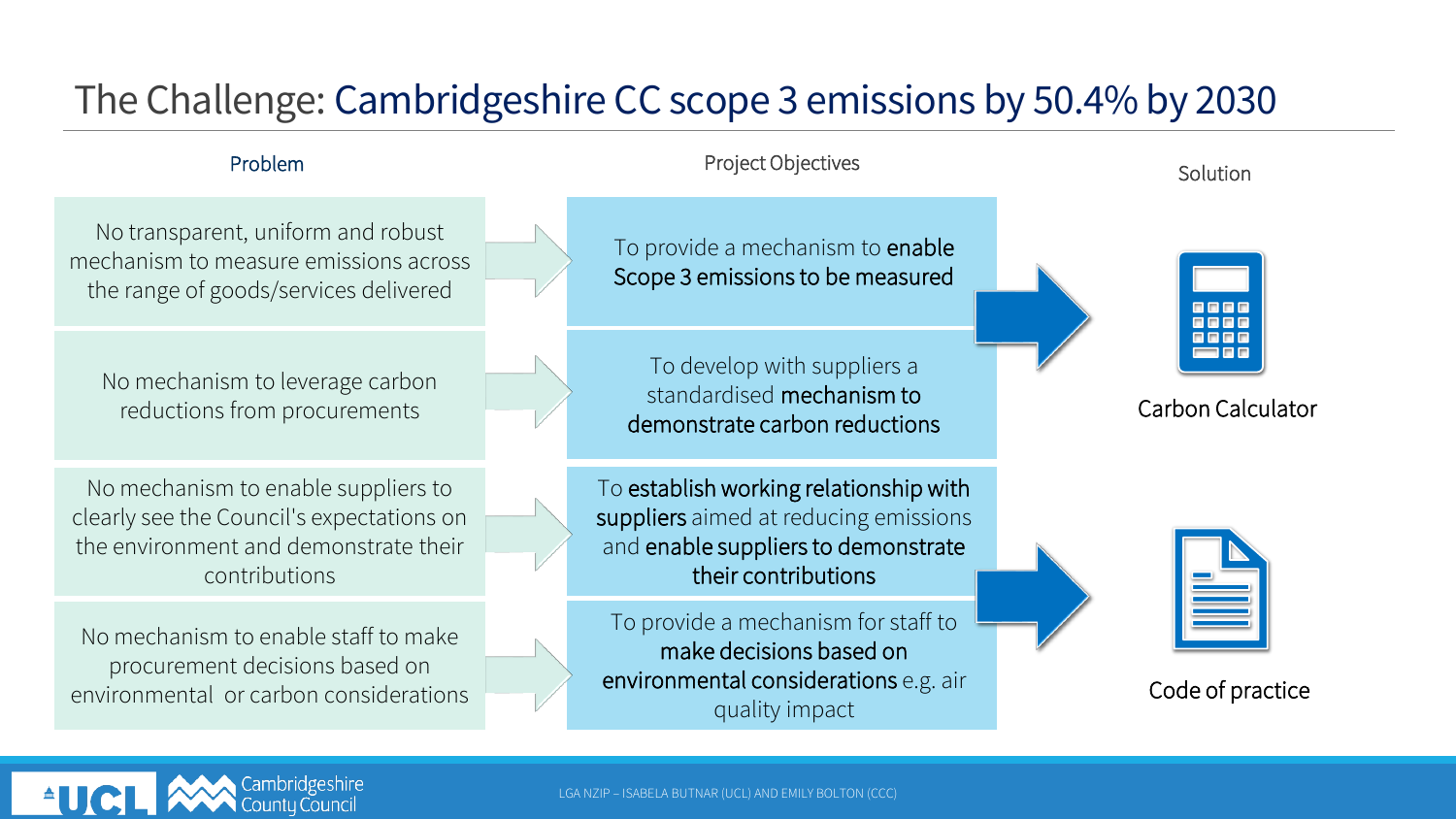### Our Solution



### Carbon Calculator

*Quantitative*

- For completion during the procurement process, allowing data collection and providing a mechanism to compare
- For longer term contracts, to provide a consistent baseline to which KPI reductions can be contractually set
- Develop with suppliers and contract managers for two types of supply chain:
	- *Construction/Highways*
	- *Waste Management*



### Code of practice

*Qualitative*

- To set out the Council's environmental ambitions
- To provide a qualitative assessment tool to enable suppliers to demonstrate action beyond carbon reduction
- Develop internally with senior management and Members to understand what our key environmental ambitions are

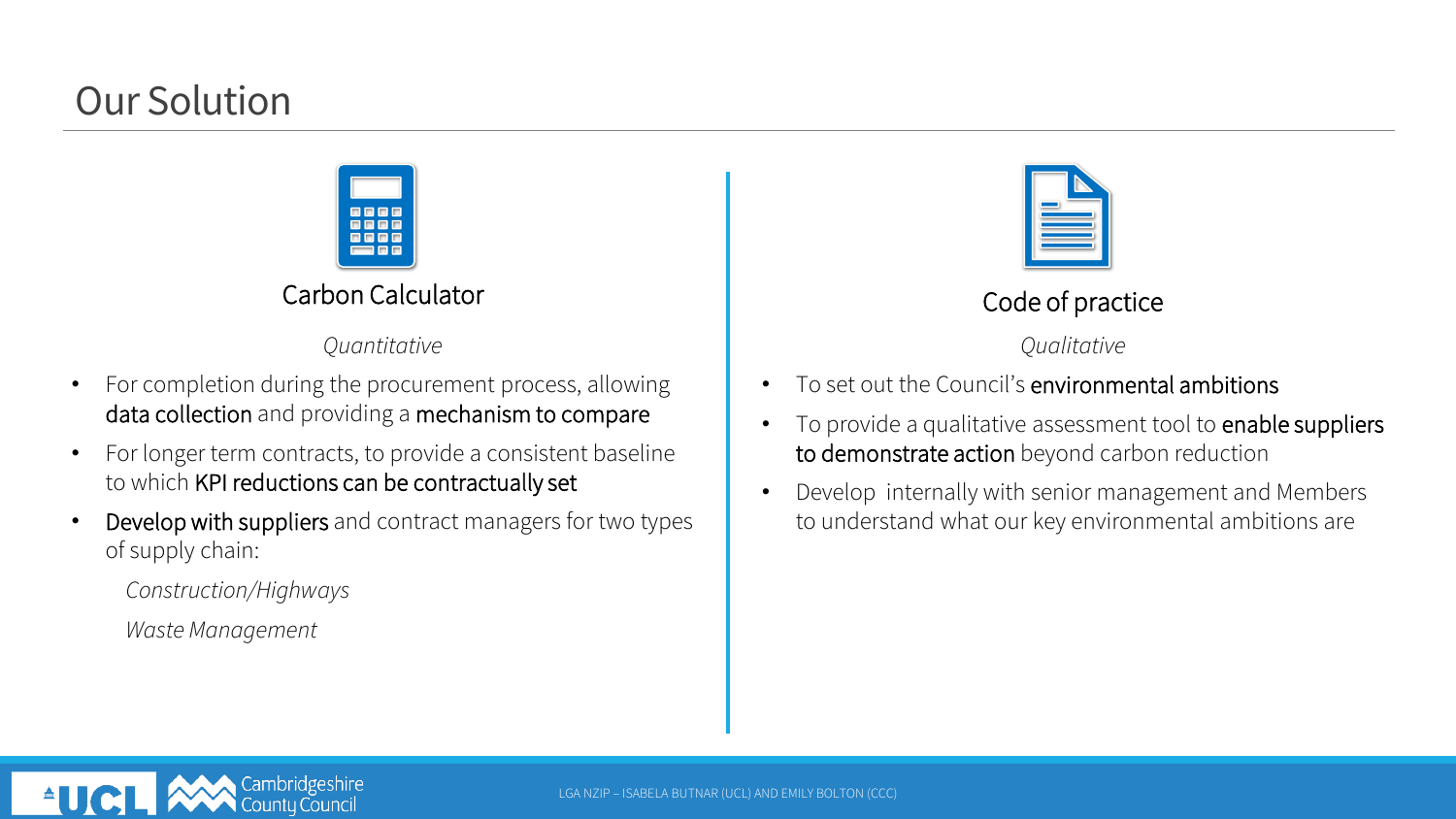### The Waste GHG calculator

- Co-designed with the council and its suppliers
- Modular structure
	- Tailored to Cambridgeshire County Council's waste management operations
	- Each module corresponds to a specific waste treatment
	- Easy to add new modules



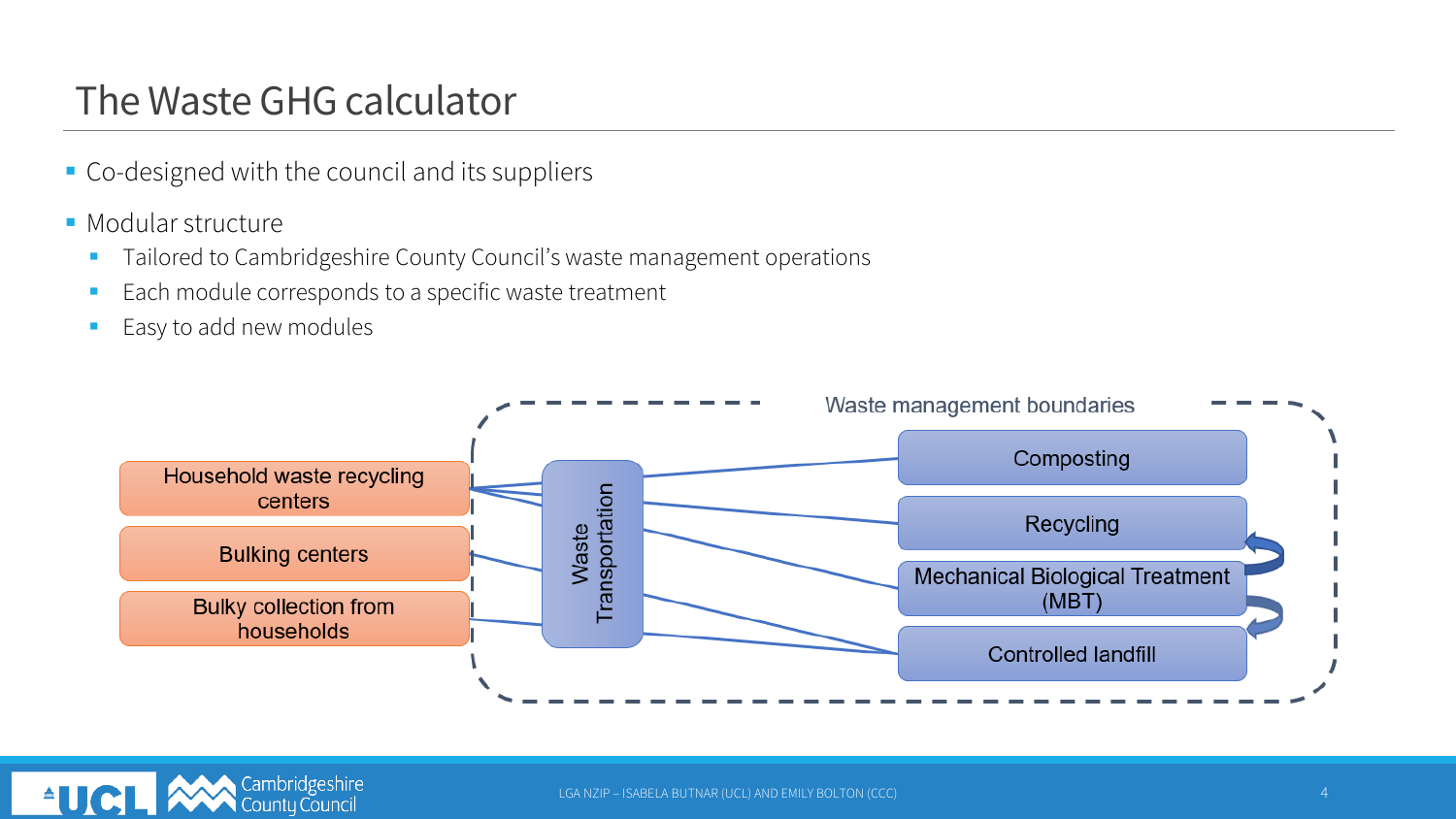### The Waste GHG Calculator

Cambridgeshire

- Structure of the tool
	- Guidance
	- **■** Summary page
	- Calculation sheets

<sup>4</sup> **UCL AN** Cambridgeshire

**Background data sheets (blue labels)** 



| Transportation<br>These are the emissions from the use of transport<br>fuels.<br>There are two options available here, depending on<br>the type of data you have available. Only complete<br>one section.<br>Either tell us:<br>- Volume of different types of fuel used, OR<br>- Mileage travelled. | Mechanical Biological Treatment (MBT)<br>These are the emissions from the MBT process only.<br>There are two options to complete this section<br>depending on the data available.<br>Either:<br>· Provide the specific waste composition entering<br>the MBT (this data should be no more than 5<br>years old) OR<br>. Leave this section blank, and UK average<br>composition will automatically be used. | Controlled Landfill<br>These are the emissions from the landfilling process,<br>including<br>- Embodied carbon from materials entering the<br><b>Isrutility</b><br>Fuels used in the landfilling process, which may<br>include machinery and/or veholes.<br>The tool requires you to also input the volume of gas<br>captured from the landfill. | Composting<br>These are the emissions from the composting<br>process only.<br>Two options are available to complete this section.<br>Please only complete the section(s) relevant to the<br>processes you undertake.<br>Either:<br>- Open field (pile) composting<br>- In vessel composting | Recycling<br>These are the emissions associated with the sorting<br>processing of recyclable materials at the treatment<br>site only.<br>You should not include any emissions from the<br>transportation of materials to 3rd parties who may<br>undertake further processing of the materials. |
|------------------------------------------------------------------------------------------------------------------------------------------------------------------------------------------------------------------------------------------------------------------------------------------------------|------------------------------------------------------------------------------------------------------------------------------------------------------------------------------------------------------------------------------------------------------------------------------------------------------------------------------------------------------------------------------------------------------------|--------------------------------------------------------------------------------------------------------------------------------------------------------------------------------------------------------------------------------------------------------------------------------------------------------------------------------------------------|---------------------------------------------------------------------------------------------------------------------------------------------------------------------------------------------------------------------------------------------------------------------------------------------|------------------------------------------------------------------------------------------------------------------------------------------------------------------------------------------------------------------------------------------------------------------------------------------------|
| Only transportation undertaken for the County<br>Council should be recorded here. For example, waste<br>collections undertaken on behalf of the District<br>Councils should be excluded.                                                                                                             | The tool includes biogenic CD2 emissions - emissions from biomass or biofuel combustion or degradation. Following the Greenhouse Gas Protocoal, these emissions are captured within this tool but reported separatly.                                                                                                                                                                                      |                                                                                                                                                                                                                                                                                                                                                  |                                                                                                                                                                                                                                                                                             |                                                                                                                                                                                                                                                                                                |
| Use of Data                                                                                                                                                                                                                                                                                          |                                                                                                                                                                                                                                                                                                                                                                                                            |                                                                                                                                                                                                                                                                                                                                                  |                                                                                                                                                                                                                                                                                             |                                                                                                                                                                                                                                                                                                |
| agreement from yourselves.<br><b>Tool details</b>                                                                                                                                                                                                                                                    | The data provided within this calculator will be treated as confidential, in all cases the Total Carbon Emissions may be incorporated into the Council's Annual Carbon Footprint. Use of the data for other purposes shall onl                                                                                                                                                                             |                                                                                                                                                                                                                                                                                                                                                  |                                                                                                                                                                                                                                                                                             |                                                                                                                                                                                                                                                                                                |
| $Mav-21$<br>Date of last modification:<br>LICL & CCC<br>Creators:<br>emils bolton@cambridgeshite.gov.uk<br>Contact details:                                                                                                                                                                          |                                                                                                                                                                                                                                                                                                                                                                                                            |                                                                                                                                                                                                                                                                                                                                                  |                                                                                                                                                                                                                                                                                             |                                                                                                                                                                                                                                                                                                |
| Guidance<br>в                                                                                                                                                                                                                                                                                        | Transportation<br>Summary                                                                                                                                                                                                                                                                                                                                                                                  | Landfill<br><b>MBT</b>                                                                                                                                                                                                                                                                                                                           | Recycling<br>Composting                                                                                                                                                                                                                                                                     | UK electr  (+)<br>B.<br>$\sqrt{2}$                                                                                                                                                                                                                                                             |
| sek.                                                                                                                                                                                                                                                                                                 |                                                                                                                                                                                                                                                                                                                                                                                                            |                                                                                                                                                                                                                                                                                                                                                  | m<br>同<br><b>B</b> Dienlay Settings                                                                                                                                                                                                                                                         | m                                                                                                                                                                                                                                                                                              |

40%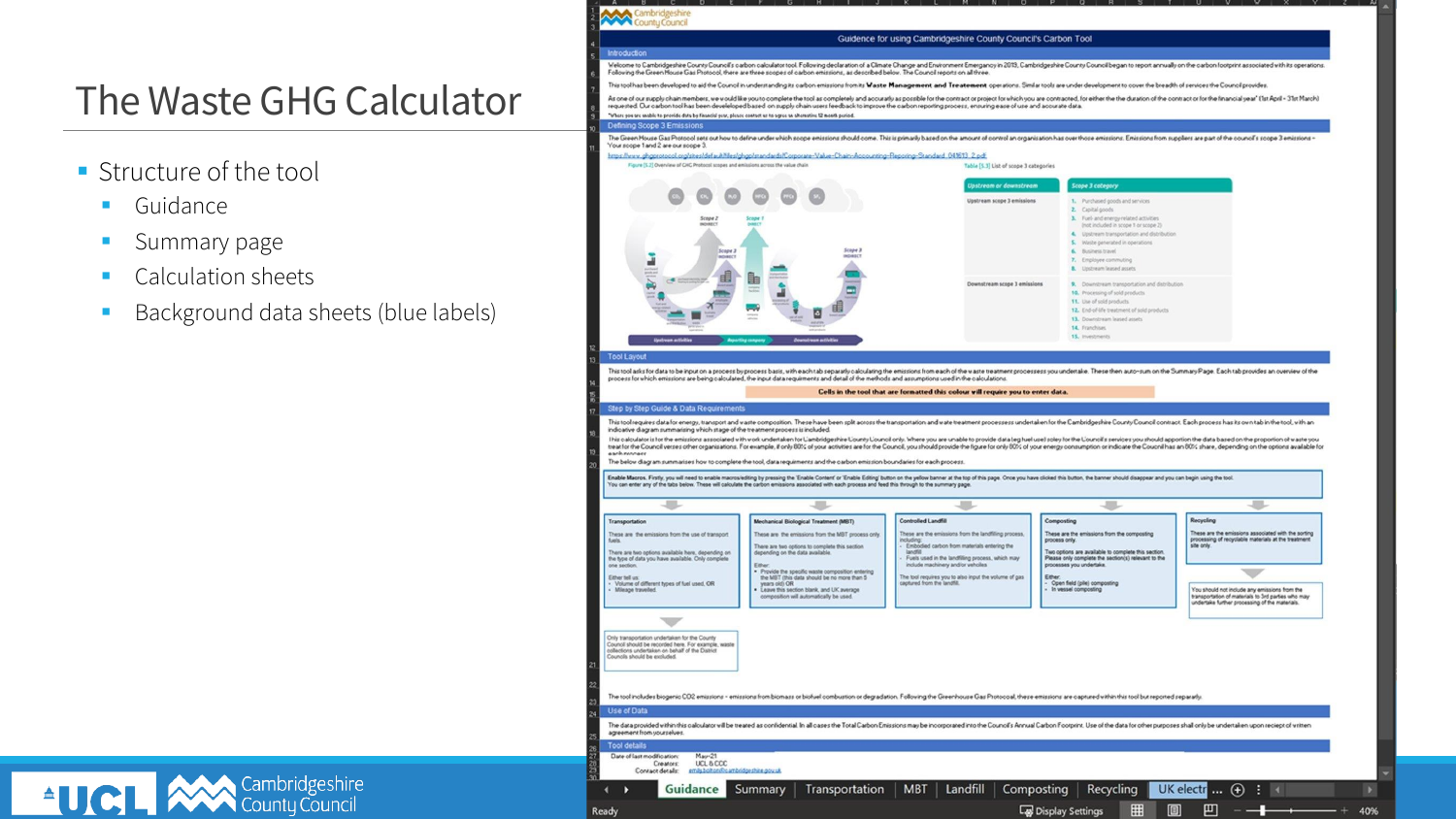#### **Estimation of GHG emissions from Transportation**

This section calculates the GHG emissions from transporting waste from the household recycling centres and bulking centers to the waste management site. It also includes the bulky waste collection from households undertaken by the County Council, and other transport activities required for waste disposal. GHG missions in this phase include GHG emissions from the use of transport fuels. Biogenic emissions are out of scope 3 reporting, but for completeness they are quantified here and reported separately as 'outside of scopes'

The collection of residential waste and its transport from homes to the waste treatment facilities is outside the houndaries of this assessment, he cause this is the responsibility of the oity and district councils



#### INPUT DATA Please fill in the shaded cells belo

There are two types of ways of estimating transport emissions, please fill in only the one which fits the best your data

1. If you have fuel consumption data, please fill in cells below with the fuel consumption attributable to council share of the waste transport activities





**Text** 

■ Description of the module

User to fill in orange shaded cells

Taking a closer look

**EXA** Flexible depending on availability of data, e.g. fuel type and amount vs type of vehicle and distance

Highlighted module on the system boundary diagram

e.g. Waste transportation GHG emissions estimation

- Calculation method
	- Specified within the tool for maximum transparency
	- Follows IPCC Waste treatment and GHG Protocol guidelines
- Data sources

 $\triangle$ UCI

- **•** Primarily supplier data
- Emission factors from BEIS/other trustable and regularly updated datasets
- **•** Proxies/averages based on national averages

Cambridgeshir<br>County Counci



| Calculation of fuel emission factors |           |  |             |                        |   |          | <b>Distance units</b> | <b>Vehicle emission factors</b><br>find emission factors per mile/km for electric and H2 |                        |                      |              |                      |                     |                     |                     |                    |                     |
|--------------------------------------|-----------|--|-------------|------------------------|---|----------|-----------------------|------------------------------------------------------------------------------------------|------------------------|----------------------|--------------|----------------------|---------------------|---------------------|---------------------|--------------------|---------------------|
| emission                             |           |  |             | kilometres             |   | Electric | <b>Hydrogen</b>       | Van, petrol                                                                              | Van, diesel            | Rigid, diesel diesel | Articulated, |                      |                     |                     |                     |                    |                     |
|                                      |           |  | Electricity | Hydrogen Petrol Diesel |   |          | diesel LPG            |                                                                                          |                        |                      |              |                      |                     |                     |                     |                    |                     |
|                                      | Fuel      |  | (kVh)       | (m3)                   | m | m        |                       | lm                                                                                       | outside of scope miles |                      |              | kg CO <sub>t</sub> e | kg CO <sub>25</sub> | kg CO <sub>re</sub> | kg CO <sub>re</sub> | kg CO <sub>2</sub> | kg CO <sub>ze</sub> |
|                                      | $F = 0.1$ |  |             |                        |   |          |                       |                                                                                          |                        |                      |              |                      |                     |                     |                     |                    |                     |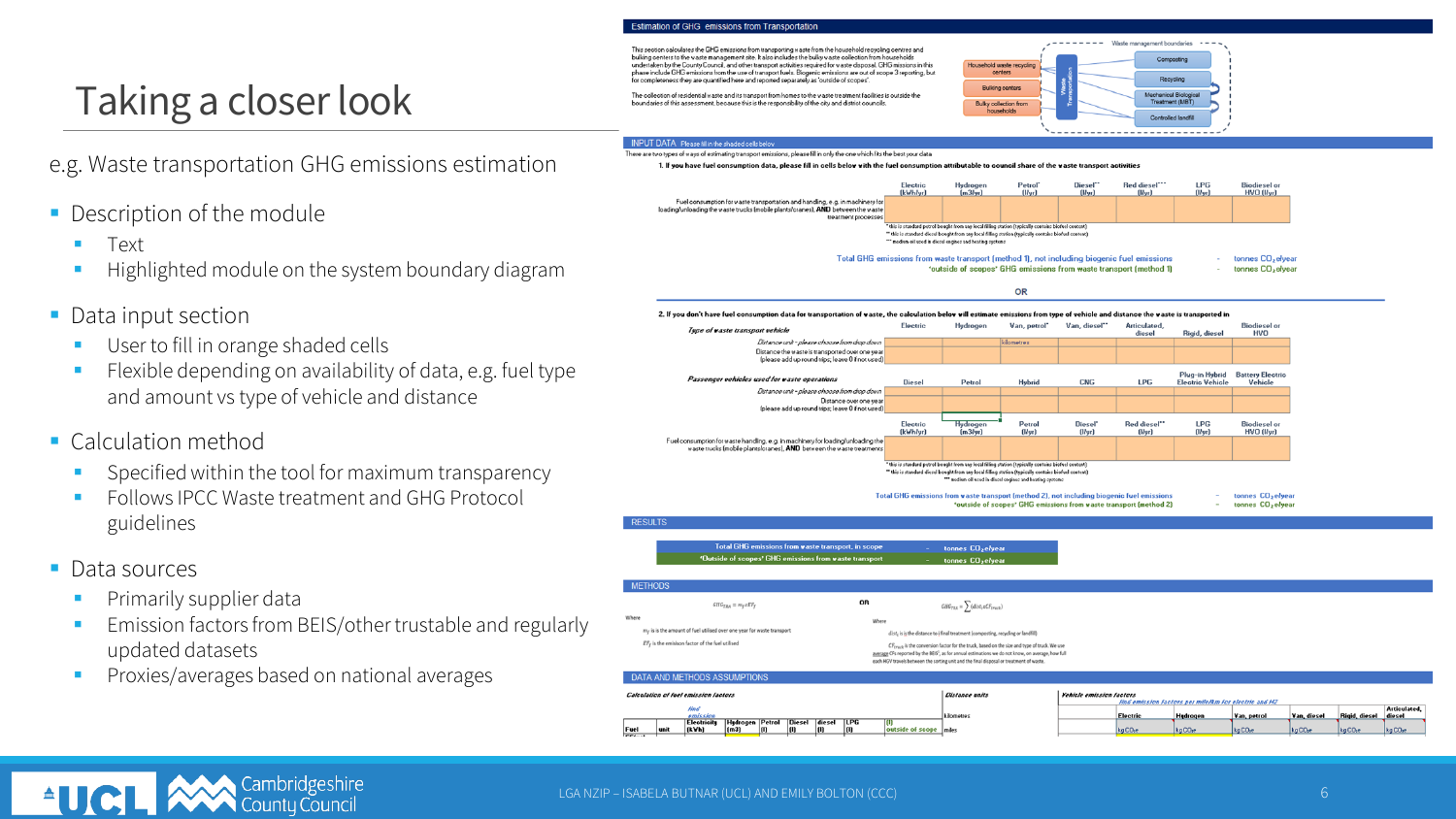# Calculator results

### 2 types of results

■ GHG emission from each waste treatment

| <b>RESULTS</b>                              |                                  |
|---------------------------------------------|----------------------------------|
|                                             |                                  |
| Total GHG emissions from recycling per year | $\log$ of CO <sub>2</sub> e/year |
| 'Outside of scopes' GHG emissions           | kg of $\mathsf{CO}_2$ e/year     |
|                                             |                                  |

 $\circ$  "Outside of scopes" GHG emissions are carbon dioxide (CO<sub>2</sub>) emissions from burning biomass and biofuels. As per current accounting rules their impact is considered net zero, but they need to be documented.

- Overall results
	- Total per year scope 3 emission reporting
	- Contribution analysis guide measures for emission reduction

#### **CONTRIBUTION OF WASTE MANAGEMENT STAGES TO TOTAL WASTE MANAGEMENT GHG EMISSIONS**



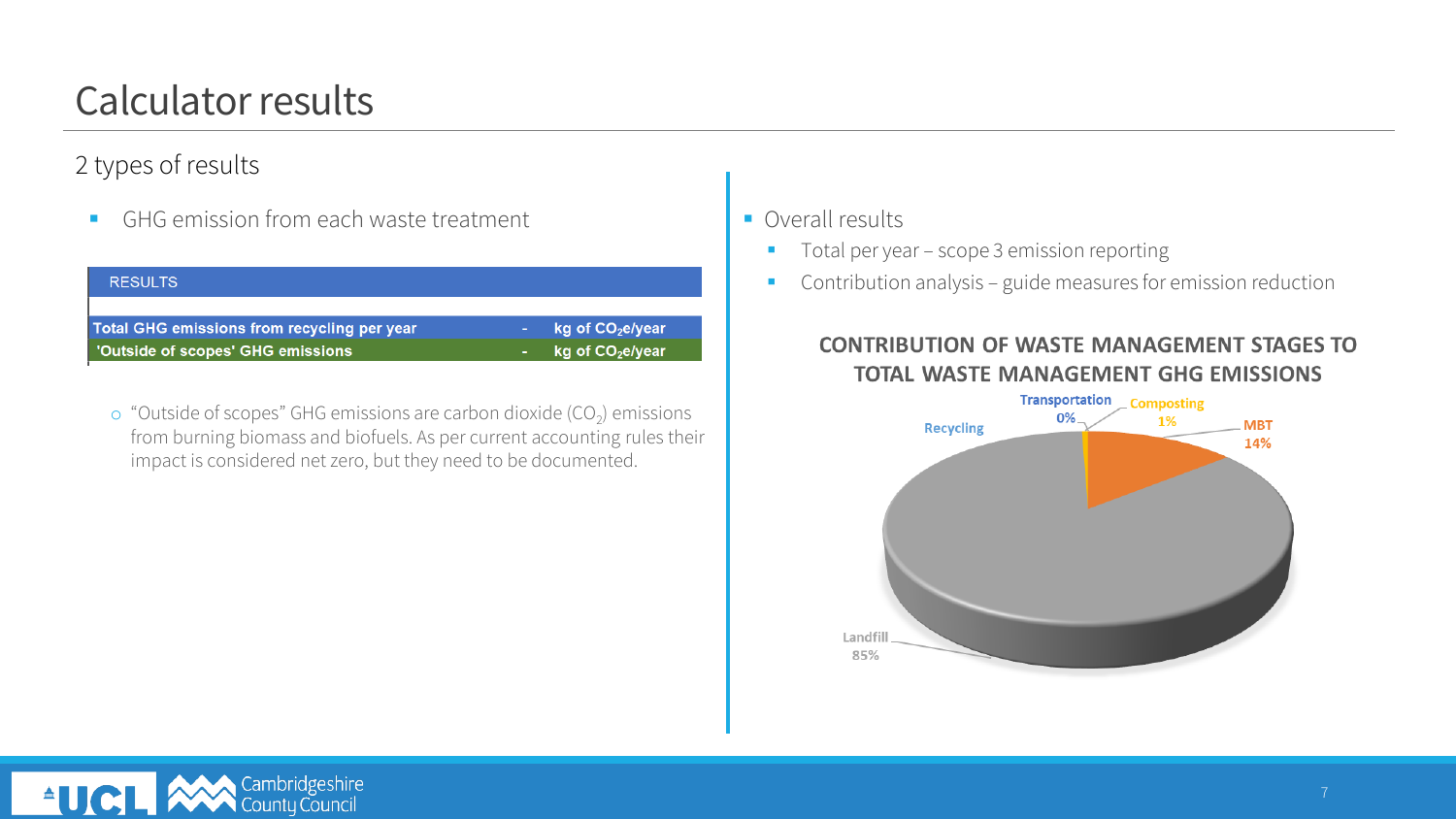### The Impact

Kicked off the

Gave something tangible to coalesce talks internally

Supported conversations with our suppliers

Triggered sharing of ideas and knowledge with other LAs

conversation conversation conversation  $\sim$  Eyes To suppliers' challenges for delivering carbon reductions. Opened our

Eyes

Capacity challenges for smaller suppliers

Challenges of leveraging change through tenders with limited supplier pool

Reduces the need to understand carbon Support those without carbon expertise **expertise** end challenge e.g. how long

> Introduces language of carbon accounting in a structured way

Highlights the scale of the challenge

emissions from landfill will continue into the future

Where we can make decisions now for best future

Benefits of specific data - gives opportunity for identifying best practice

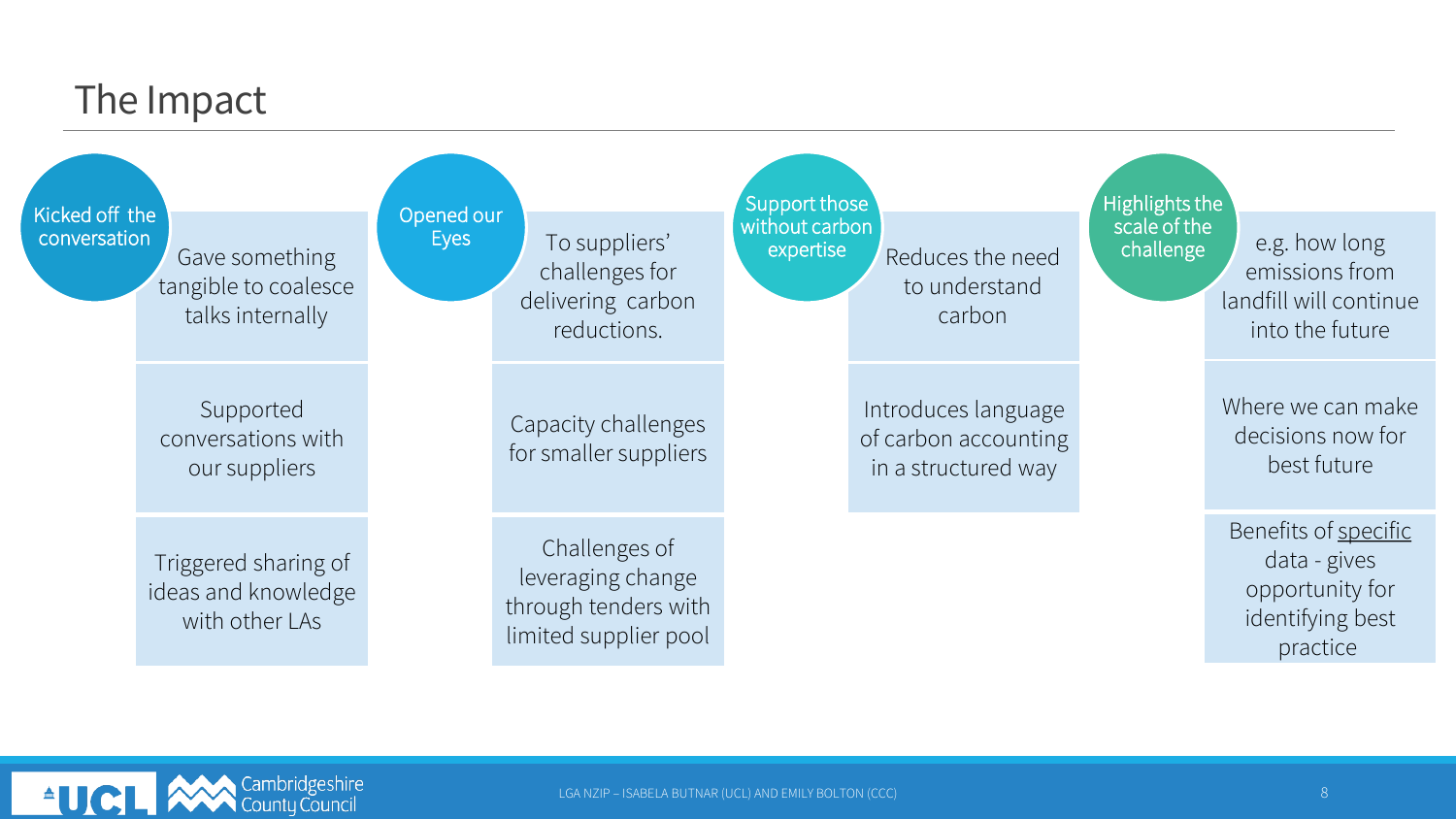### Lessons Learnt: Project

### Ask the right questions & Keep It simple

• There's no point if the tool it too complicated for anyone to use!

#### Everyone\* has Carbon on their mind

- All parties wanted to progress to net zero
- The ambition is there but further resources to create and maintain the collaborative space is needed

#### Don't reinvent the wheel

- Understand what already exists
- Share learning to ensure a co-beneficial process
- Some suppliers are ahead of us we can learn from them

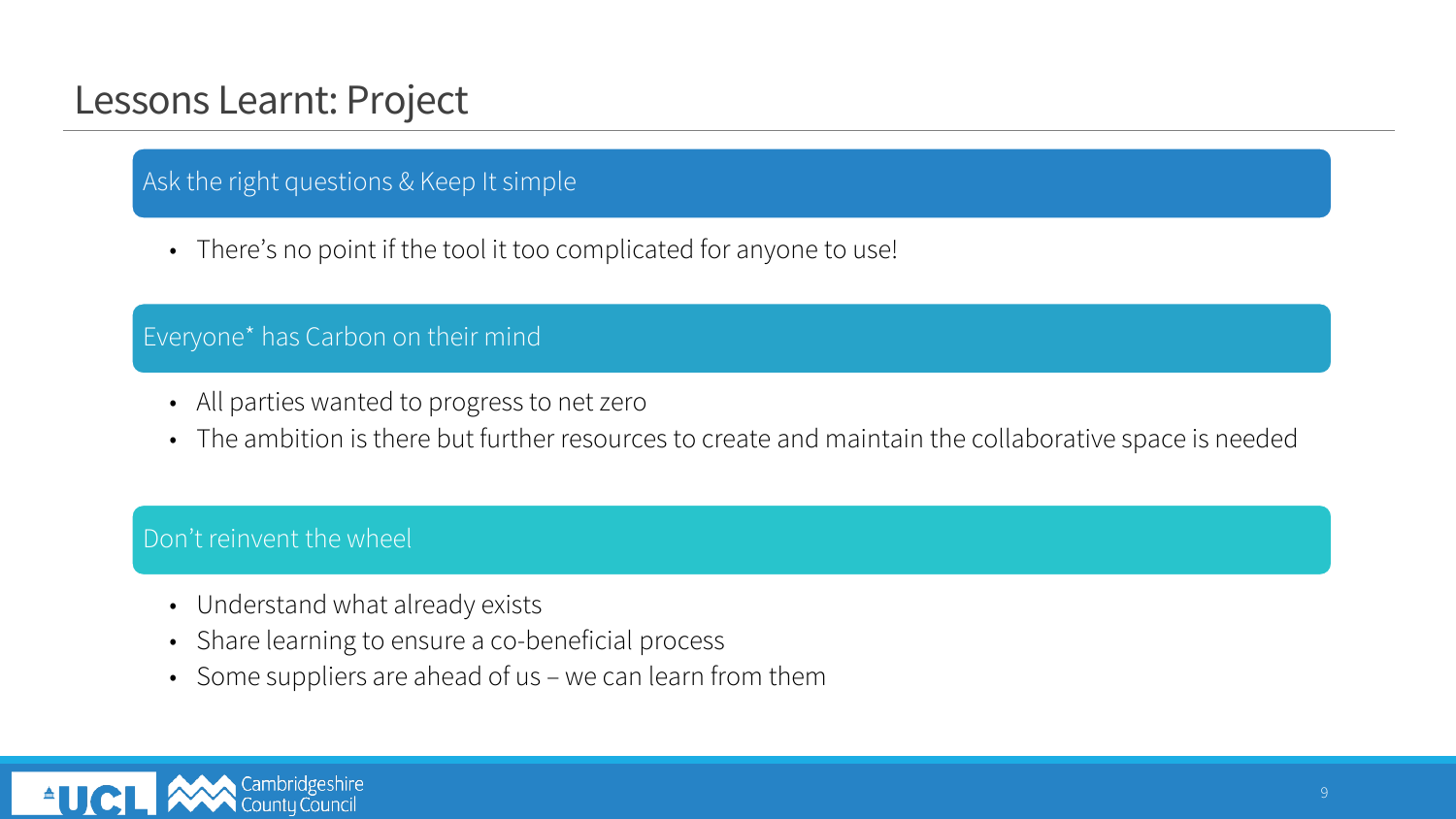### Lessons Learnt: Partnerships

Know what you want to achieve and be clear about it

- Clear definition of scope and outcomes to ensure adequate planning and progression
- Diverging from the original outputs may happen but it is essential to stay mindful of the original outcomes

#### Speak to each other

- Collaborative working possible and profitable if you define roles and expectations.
- Regular communication, both formal and informal, is essential

#### It always take longer than you think

• Third Parties were essentially volunteering their time the timelines of the NZIP project does not apply to them

#### "But, what's in it for me?"

- Involving all key stakeholders in the project at the earliest stage to encourage buy-in is key.
- When engaging, start with the bigger picture helps them to find hooks to link to their own work